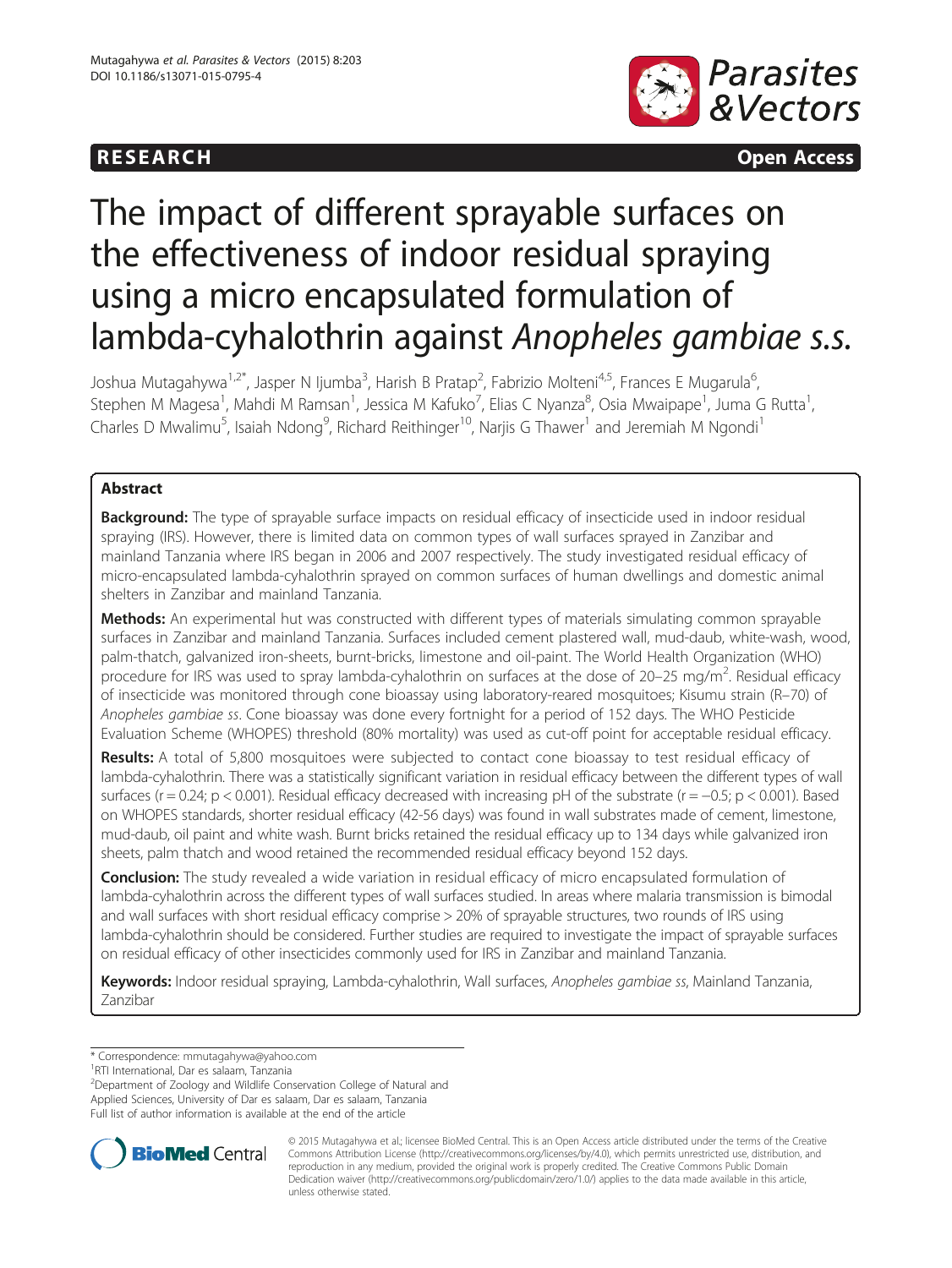#### Background

Over the last decade, many countries including Tanzania have strengthened malaria control using a combination of both insecticide treated mosquito nets (ITNs) and indoor residual spraying (IRS) [\[1\]](#page-6-0). IRS remains a powerful vector control tool for reducing and interrupting malaria transmission in malaria endemic areas. In Africa, more than 77 million people benefited from the intervention in 2011 and the number continue to increase [[2](#page-6-0)]. IRS is one of the core interventions to control malaria vectors both in Zanzibar and mainland Tanzania [\[3,4](#page-6-0)]. Between 2006 and 2012, three to six blanket rounds of IRS were implemented, covering 85 – 90% of all eligible structures in Zanzibar and three regions (Kagera, Mwanza and Mara) of mainland Tanzania [[5](#page-6-0)]. It was during this period that the areas where IRS was implemented registered dramatic decline of malaria prevalence from 25% to less than 1% in Zanzibar, 41% to 8% in Kagera, 31.4% to 19% in Mwanza and 30.3% to 25% in Mara [\[6\]](#page-6-0). This decline was also attributed to the implementation of long lasting insecticidal nets (LLIN), and malaria case management with malaria rapid diagnostic tests (mRDT) and artemisinine combination therapy (ACTs).

There is strong evidence that supports the efficacy and effectiveness of IRS in malaria control in countries where it was implemented appropriately [\[2,7\]](#page-6-0). The intervention has potential to significantly reduce malaria morbidity and mortality and accelerate progress towards global and national malaria control targets [\[8,9](#page-6-0)]. Lambda-cyhalothrin (both wettable and micro encapsulated formulations) has been widely used for IRS in Zanzibar and mainland Tanzania. The choice of lambda-cyhalothrin was based on the good profile of the insecticide and baseline studies that supported high susceptibility of An. Gambiae s.l. [\[10\]](#page-6-0). The other criteria used to select lambda-cyhalothrin were its comparatively low cost compared to other insecticides. In addition, despite its high toxicity to bees and fish, it has low mammalian toxicity [[11](#page-6-0)].

Residual efficacy of an insecticide on the sprayed surfaces is an important factor that influences the effectiveness of IRS [[12](#page-6-0)]. The insecticide should be sufficiently stable to maintain biological efficacy on treated surfaces over time in order to minimize the number of spraying cycles required to cover the targeted malaria transmission seasons [[2\]](#page-6-0). An insecticide for IRS is considered to have adequate residual efficacy when mortality of the exposed mosquitoes is  $\geq 80\%$  at 24 hours post-exposure [\[13\]](#page-6-0). Factors influencing efficacy include: mosquito susceptibility to insecticide; mosquito behavior (endophilic and endophagic); type of sprayable surfaces; quality of IRS; and community acceptance [\[14,15\]](#page-6-0). Other factors have been reported to contribute to the residual efficacy of an insecticide, such as: the type of insecticide; formulation; applied dose; physical and chemical properties of the sprayed surfaces; and weather conditions [[16](#page-6-0)-[18](#page-6-0)].

Varying residual efficacy of lambda-cyhalothrin (ICON® 10CS) has been reported ranging between 2 – 7 months on various surfaces [\[19-23](#page-6-0)]. Anecdotal entomological findings suggested that residual efficacy of lambda-cyhalothrin varied with different types of sprayable wall surfaces [\[5\]](#page-6-0). In Zanzibar and mainland Tanzania, IRS monitoring data revealed various types of sprayable surfaces. However, there are limited studies on the influence of different wall substrate on the residual efficacy of insecticides commonly used for IRS in Zanzibar and mainland Tanzania. The study investigated residual efficacy of micro-encapsulated lambda-cyhalothrin sprayed on common surfaces of human dwellings and domestic animal shelters in Zanzibar and Mainland Tanzania.

#### **Methods**

#### Study site

The study was conducted at National Institute for Medical Research (NIMR) Mwanza center in Northern Tanzania. An experimental hut was constructed assembling nine different surfaces which are commonly sprayed structures of human dwellings and domestic animal shelters both, in Zanzibar and mainland Tanzania (Figure [1\)](#page-2-0).

#### Study design

In the experimental study design, treatment and control groups were used. The experimental hut was divided into two rooms and each room comprised 9 substrates plastered in the inside walls (Figure [1](#page-2-0)A-C). One room contained treated units that were replicated twice and the other room contained one surface of each study unit as the control. The substrates were fixed on the walls of the hut and demarcated to guide the spraying movement (Figure [1D](#page-2-0)). Side edges were used during spraying to avoid overlap effect (Figure [1E](#page-2-0)). The treated room also comprised of Whatman paper hinged on wood after being sprayed on tested surfaces (Figure [1](#page-2-0)F). Units of the study were fabricated surfaces (1.0 m wide and 2.5 m high) of limestone blocks, burnt bricks, white wash, galvanized iron sheet, cement plastered wall, mud daub, wood, palm thatch and oil paint.

#### Determination of substrates pH

Before spraying, the study substrates were tested for pH which was assumed to be one of the possible causes for accelerating insecticide decay. The corrugated iron sheet was not tested due to methodological limitations. The measurements were done using a hand held pH meter (HK 3C 8818) according to methods developed by Campbell and Bryant [\[24\]](#page-6-0). Using a scalpel, the substrate was scraped off from wall surfaces of white wash, burnt bricks, limestone blocks, cement blocks and mud daub. The materials obtained were sieved using a domestic sifter used to sieve flour. For the wood and palm thatch,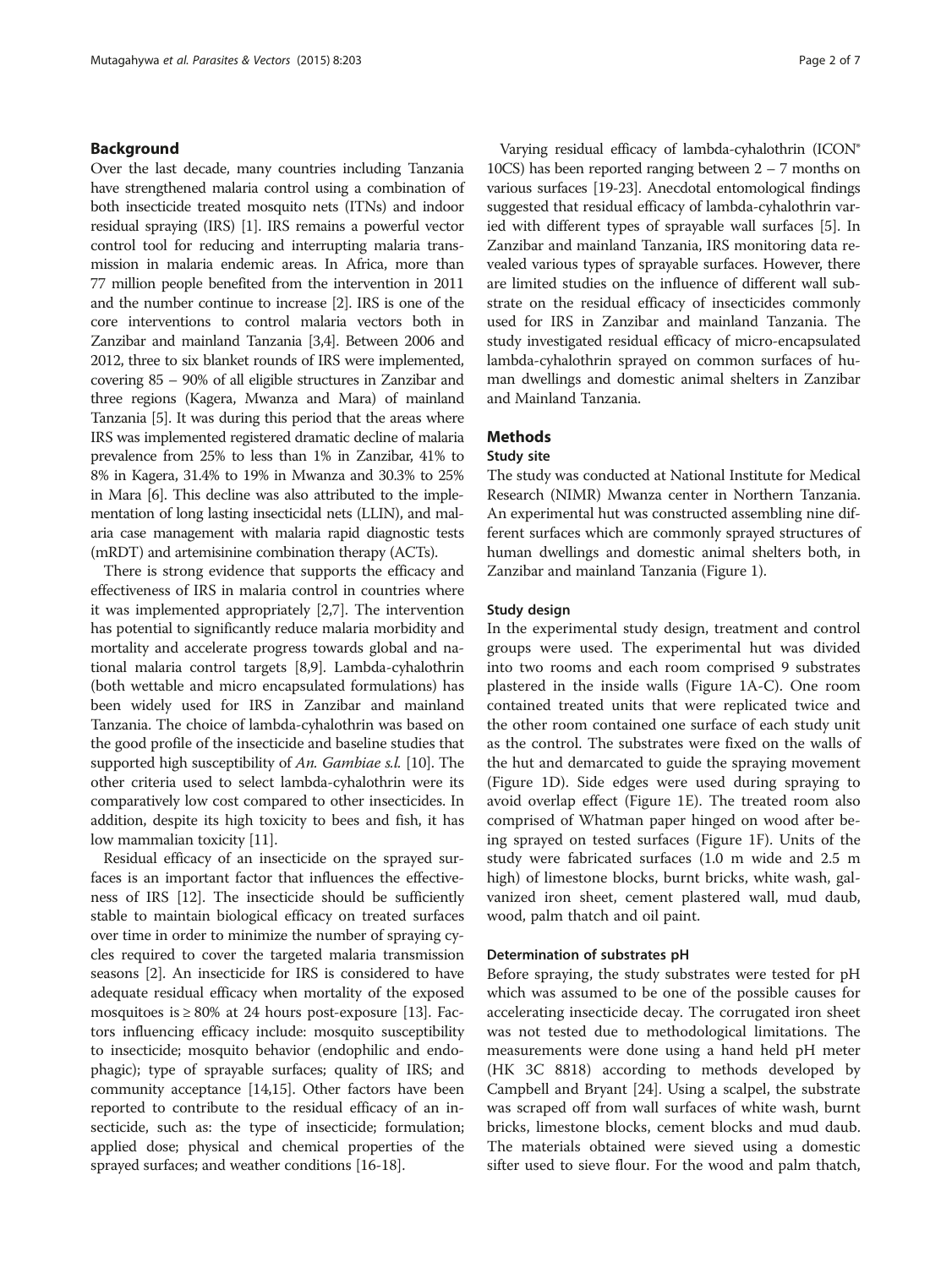<span id="page-2-0"></span>

the experiment used powder obtained while shredding the materials using a hand saw. Each sample was replicated twice. The substrate and distilled water were mixed in a jar with a ratio of 1:5 weights by volume (20 g: 100 ml). The mixture was shaken for five minutes to allow leaching of ions and then left to settle for ten minutes after which pH was measured.

## Spraying of the surfaces with lambda-cyhalothrin

The surfaces were sprayed with lambda-cyhalothrin (ICON 10CS®). Before spraying, the surfaces were marked with three lines, one in the middle where the nozzle was pointing from 45 cm off the wall while spraying. The other two lines were 27.5 cm from the middle on either side. The marking identified the area of optimal concentration of the swathe (55 cm), avoiding 10 cm in each side that receives fewer doses [\[14\]](#page-6-0). The spraying was done to attain the dose of  $20 - 25$  mg/m<sup>2</sup> which is within the recommended range for malaria vector control [[25](#page-6-0)]. The spraying used Hudson® hand compression sprayers with a flat nozzle (SS 8002), which is recommended for the application of public health insecticides [\[26\]](#page-6-0). Pressure in the pump ranged between  $1.8 - 4$  kg/m<sup>2</sup>. Distance from the sprayed wall was maintained at 45 cm, while up and down movement was at 2.2 seconds per meter.

### Insecticide residue analysis

Prior to spraying, three pieces of filter papers (Whatman® paper No 1) were pinned on each surface: one on the upper (130 – 250 cm upper); the second in the middle (125 cm middle); and the third on the lower segment  $(1 - 20 \text{ cm})$ . A total of 54 filter paper pieces were pinned (3 pieces per wall  $\times$  2 replicates  $\times$  9 surfaces). After spraying, 18 pieces of filter paper were randomly selected for laboratory residual analysis to determine the amount of insecticide that was deposited on the walls through spraying procedure. Only 1/3 of the strips (18/54) were randomly selected and analyzed for the amount of insecticide available, due to high cost of analyzing filter paper strips (40\$ per piece). The remaining 36 were hinged on the wood surface and kept in the experimental hut for cone bioassay to expose them to the same environmental conditions as the tested substrates. The natural decay of insecticide was determined on the filter papers since it exerts minimum physical and chemical influence on the insecticide and was thus used a positive reference control [[27](#page-6-0)]. Capillary Gas Chromatograph (Agilent 7890A Gas Chromatography Mass Spectrophotometer) was used to determine residues on the sprayed filter papers.

#### Mosquito rearing

Mosquito rearing was routinely undertaken by a qualified insectary attendant at NIMR, Mwanza. The purpose of rearing mosquitoes was to raise a colony of mosquitoes to cope with the demand of cone bioassays, synchronize their age structure so that experiments would be done with mosquitoes of same age to ensure reliability and reproducibility of data [[28](#page-6-0)].

#### Cone bioassay

A laboratory-reared Kisimu strain (R-70) of An. gambiae s.s was subjected to contact bioassays on different sprayed surfaces. Two-day old, unfed An. gambiae s.s females were siphoned out of a cage using mouth-operated aspirators and gently blown into each cone bioassay fixed on the test material with the aid of masking tape and/or elastic bands [[29](#page-6-0)]. Each cone had a maximum of 20 female mosquitoes. After exposing mosquitoes for 30 minutes, they were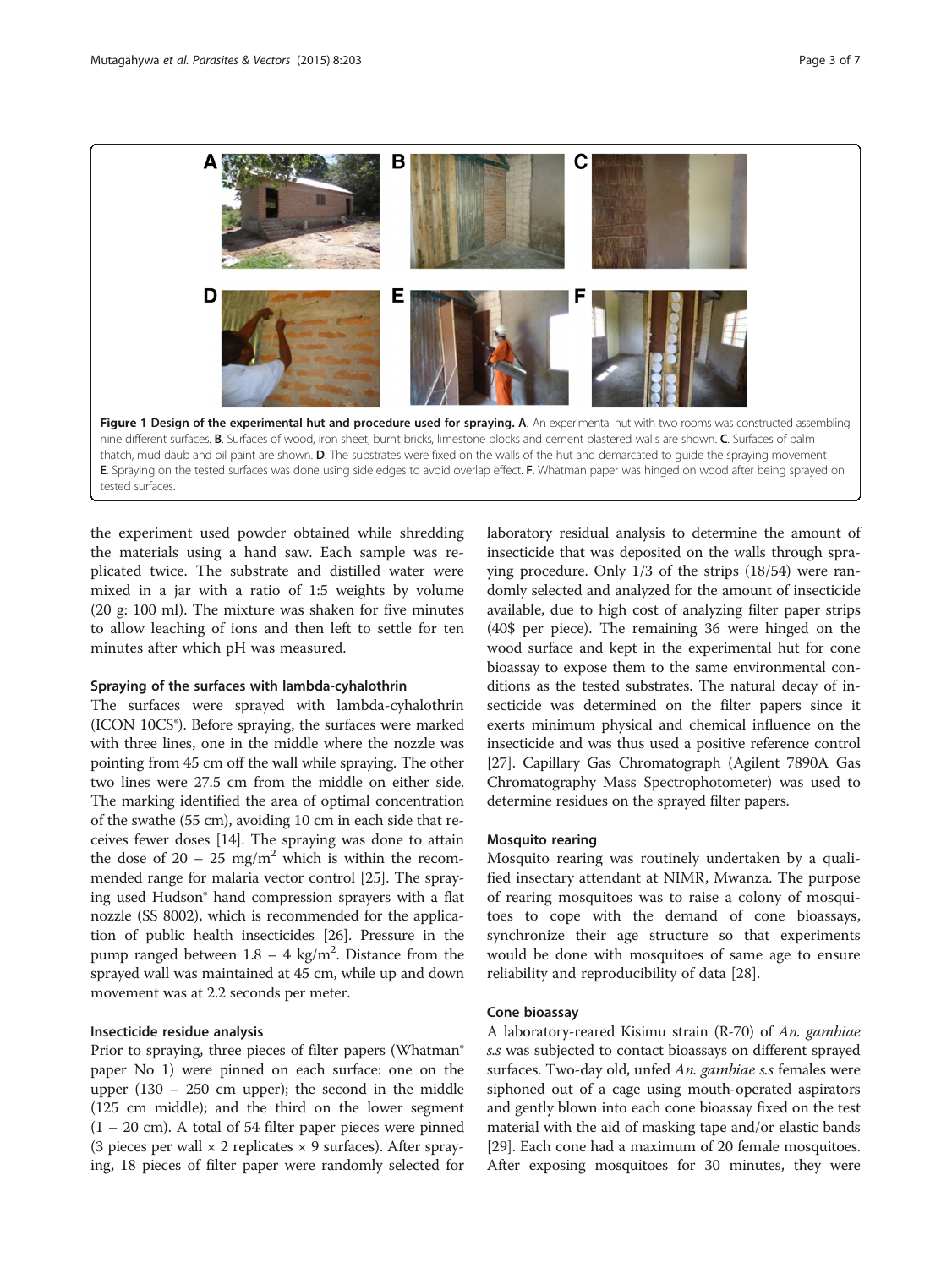siphoned out of the cone and blown into a holding paper cup, fed on 10% glucose and kept at room temperature. Mortality was scored after 1 hour and 24 hours post exposure. Any mortality occurring within 1 hour post exposure was scored as knock-down [\[28\]](#page-6-0). Cone bioassay was done every fortnight throughout 152 days using 20 mosquitoes per cone.

#### Data analysis

Two sets of data (pH of substrates and mosquito mortality) were analyzed using SPSS® (Statistical Package for Social Science version 18) and Microsoft Excel®. Regression analysis model was used to predict the mortality rate of the mosquitoes from day 1 to day 152 for each substrate. Analysis of Variance (ANOVA) was used to test the statistical significance of the differences in mean mosquito mortality rate. Multiple analyses of variance (MANOVA) was used to perform multiple comparisons for the tested surfaces. Whatman® paper was used as a reference substrate against other substrates as it was considered to have very minimal physical and chemical influence of efficacy of lambdacyhalothrin.

#### Ethical consideration

The study protocol was approved by the institutional review committee of University of Dar es Salaam. The study did not involve any human subjects or animals.

#### Results

#### Concentration of lambda-cyhalothrin

Table 1, shows the estimated dose of insecticide that was deposited on the wall substrates based on quantification from 18 randomly selected filter papers that were pinned on the substrates prior to spraying. The results indicate that, the concentration of insecticide sprayed on the wall substrates was within the recommended range for IRS of  $20 - 25$  mg/m<sup>2</sup>.

#### Residual efficacy of lambda-cyhalothrin

The residual efficacy of lambda-cyhalothrin on tested wall substrates was monitored for a period of 152 days. There was variation in residual efficacy between the different types of wall surfaces  $(r = 0.24; p < 0.001)$ .

#### Decay of residual efficacy

Different patterns of residual efficacy decay were observed among the wall substrates tested as shown in Figures [2](#page-4-0) and Table [2](#page-4-0). The results are presented using regression curves that show the rate of insecticide decay versus number of days post spraying (Figure [2\)](#page-4-0). Based on World Health Organization Pesticide Evaluation Scheme (WHOPES) standards, shorter residual efficacy (42–56 days) was found in wall substrates made of cement, limestone, mud-daub, oil paint and white wash (Figure [2](#page-4-0)A). However, burnt bricks retained the residual efficacy up to 134 days while walls made of iron sheets, palm thatch and wood, retained the recommended efficacy of ≥80% mortality beyond 152 days (Figure [2](#page-4-0)B). For the untreated control groups, the mosquito mortality was 0% for all tested substrates.

#### Association of mosquito mortality and pH of surfaces

Table [3](#page-5-0) shows the results of pH values on each tested surface except galvanized iron sheet. The pH of the tested surfaces ranged between 5.9 – 11. Increasing pH was associated with decreasing mean mosquito mortality rate  $(r = -0.5; p < 0.001)$ .

#### Discussion

The study investigated residual efficacy of micro encapsulated formulation of lambda-cyhalothrin (at the dose of  $20 - 25$  mg/m<sup>2</sup>) on wall substrates comprising mud daub, limestone blocks, cement blocks, white wash and oil paint. Based on WHOPES recommendations, an ideal insecticide should have a minimum effect of ≥ 80% mosquito mortality at 24 hours post exposure on the sprayed

Table 1 Lambda-cyhalothrin concentration levels on the sprayed substrates

| <b>Substrate</b> | Sample<br>location* | mq/l     | mg/m <sup>2</sup> | <b>Substrate</b>    | Sample<br>location* | mq/l     | mg/m <sup>2</sup> |
|------------------|---------------------|----------|-------------------|---------------------|---------------------|----------|-------------------|
| Cement blocks    | B                   | 2.22E-02 | 22                | Limestone blocks    |                     | 2.48E-02 | 25                |
| Cement blocks    | Ε                   | 2.38E-02 | 24                | Limestone blocks    | Α                   | 2.18E-02 | 22                |
| Cement blocks    | E                   | 2.23E-02 | 22                | Iron sheet          |                     | 2.20E-02 | 22                |
| Mud daub         | A                   | 2.30E-02 | 23                | <b>Burnt bricks</b> | B                   | 2.19E-02 | 22                |
| Mud daub         | E                   | 2.47E-02 | 25                | Palm thatch         | Α                   | 2.51E-02 | 25                |
| Wood             | B                   | 2.15E-02 | 22                | Palm thatch         | D                   | 2.23E-02 | 22                |
| Wood             | D                   | 2.39E-02 | 24                | White wash          |                     | 2.32E-02 | 23                |
| Oil paint        | A                   | 2.00E-02 | 20                | White wash          | A                   | 2.36E-02 | 24                |
| Oil paint        | D                   | 2.01E-02 | 20                | White wash          | B                   | 2.17E-02 | 22                |
|                  |                     |          |                   |                     |                     |          |                   |

\*The sample location refers to the level where the whatman paper was located. A = Upper, B = Middle, C = Lower levels of the 1<sup>st</sup> replicate; D = Upper, E = Middle,  $F =$  Lower levels of the  $2<sup>nd</sup>$  replicate.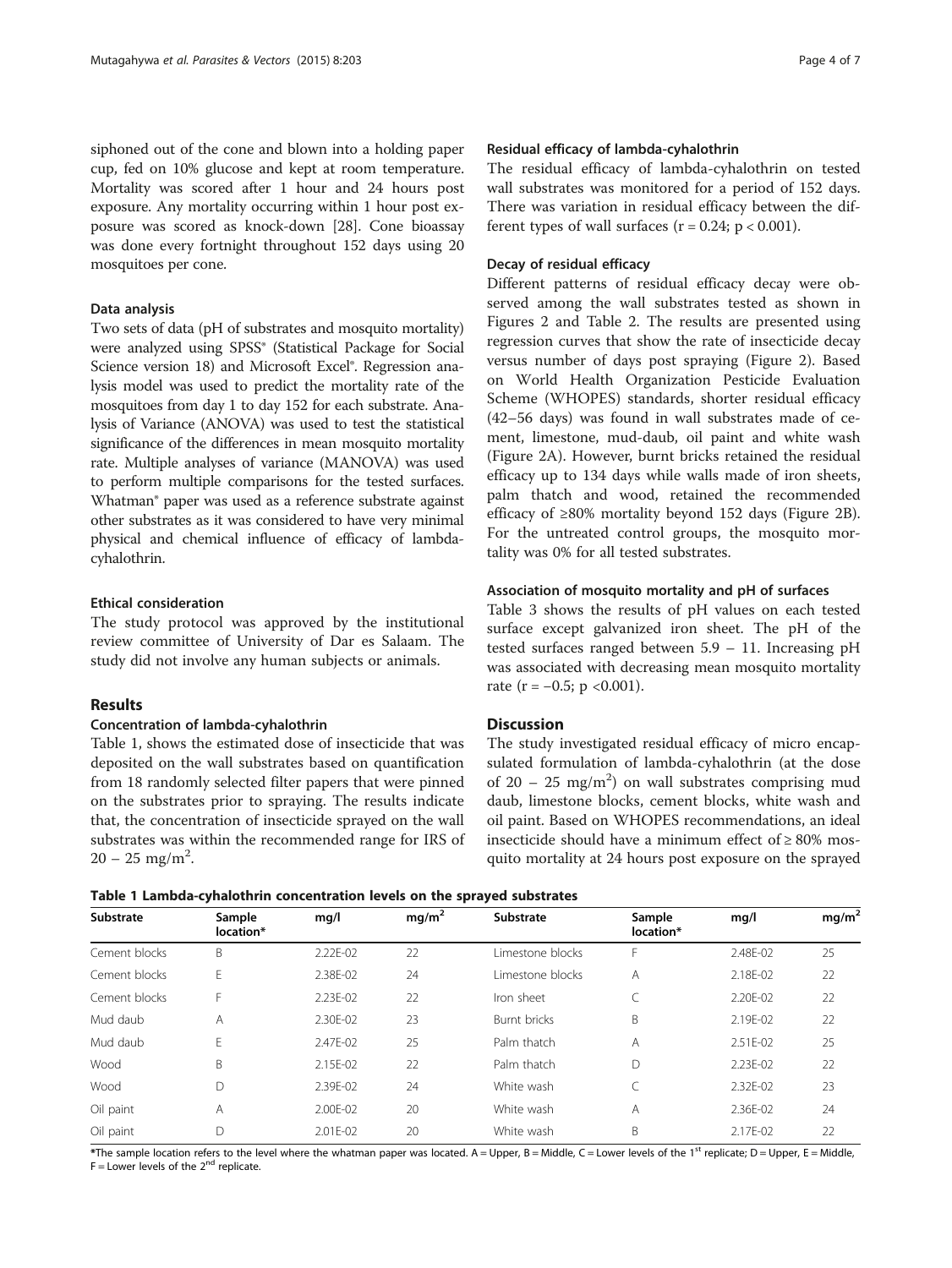<span id="page-4-0"></span>

surface for 30 minutes [\[13](#page-6-0)]. This study revealed that lambda-cyhalothrin residual efficacy on mud daub, limestone blocks, cement blocks, white wash and oil painted surface was below the threshold of ≥80% after 42–56 days post spraying. These findings are in line with previous studies that reported that limestone blocks and white wash, had shorter residual effect (60–120 days) with pyrethroids while wood, ceramic and thatched walls indicated longer residual effects (≥180 days) [\[30,31\]](#page-6-0).

A key strength of our study design was that we assembled most of the commonly used materials for constructing walls in mainland Tanzania and Zanzibar,

Table 2 Mortality rate (%) of Anopheles gambiae s.s. exposed to different surfaces sprayed with a micro-encapsulated formulation of lambda cyhalothrin (10CS)

| <b>Substrate</b>       | Days post spraying |       |       |       |       |       |       |       |       |       |
|------------------------|--------------------|-------|-------|-------|-------|-------|-------|-------|-------|-------|
|                        |                    | 14    | 28    | 42    | 56    | 77    | 106   | 120   | 134   | 152   |
| <b>Burnt bricks</b>    | 100%               | 100%  | 88.0% | 93.0% | 98.0% | 88.0% | 88.0% | 88.0% | 93.0% | 75.0% |
| Cement blocks          | 100%               | 93.0% | 95.0% | 83.0% | 75.0% | 73.0% | 60.0% | 60.0% | 38.0% | 23.0% |
| Iron sheet             | 100%               | 100%  | 100%  | 100%  | 98.0% | 88.0% | 88.0% | 90.0% | 90.0% | 80.0% |
| Limestone blocks       | 100%               | 93.0% | 90.0% | 83.0% | 78.0% | 63.0% | 58.0% | 38.0% | 40.0% | 10.0% |
| Mud daub               | 100%               | 100%  | 83.0% | 70.0% | 73.0% | 65.0% | 48.0% | 48.0% | 38.0% | 25.0% |
| Oil paint              | 100%               | 90.0% | 90.0% | 78.0% | 68.0% | 65.0% | 63.0% | 58.0% | 43.0% | 38.0% |
| Palm thatch            | 100%               | 100%  | 100%  | 100%  | 100%  | 100%  | 100%  | 100%  | 100%  | 95.0% |
| White wash             | 100%               | 88.0% | 88.0% | 68.0% | 68.0% | 68.0% | 68.0% | 55.0% | 45.0% | 40.0% |
| Wood                   | 100%               | 100%  | 100%  | 100%  | 100%  | 95.0% | 95.0% | 100%  | 100%  | 95.0% |
| Whatmanpaper (control) | 100%               | 100%  | 100%  | 100%  | 100%  | 100%  | 100%  | 100%  | 100%  | 100%  |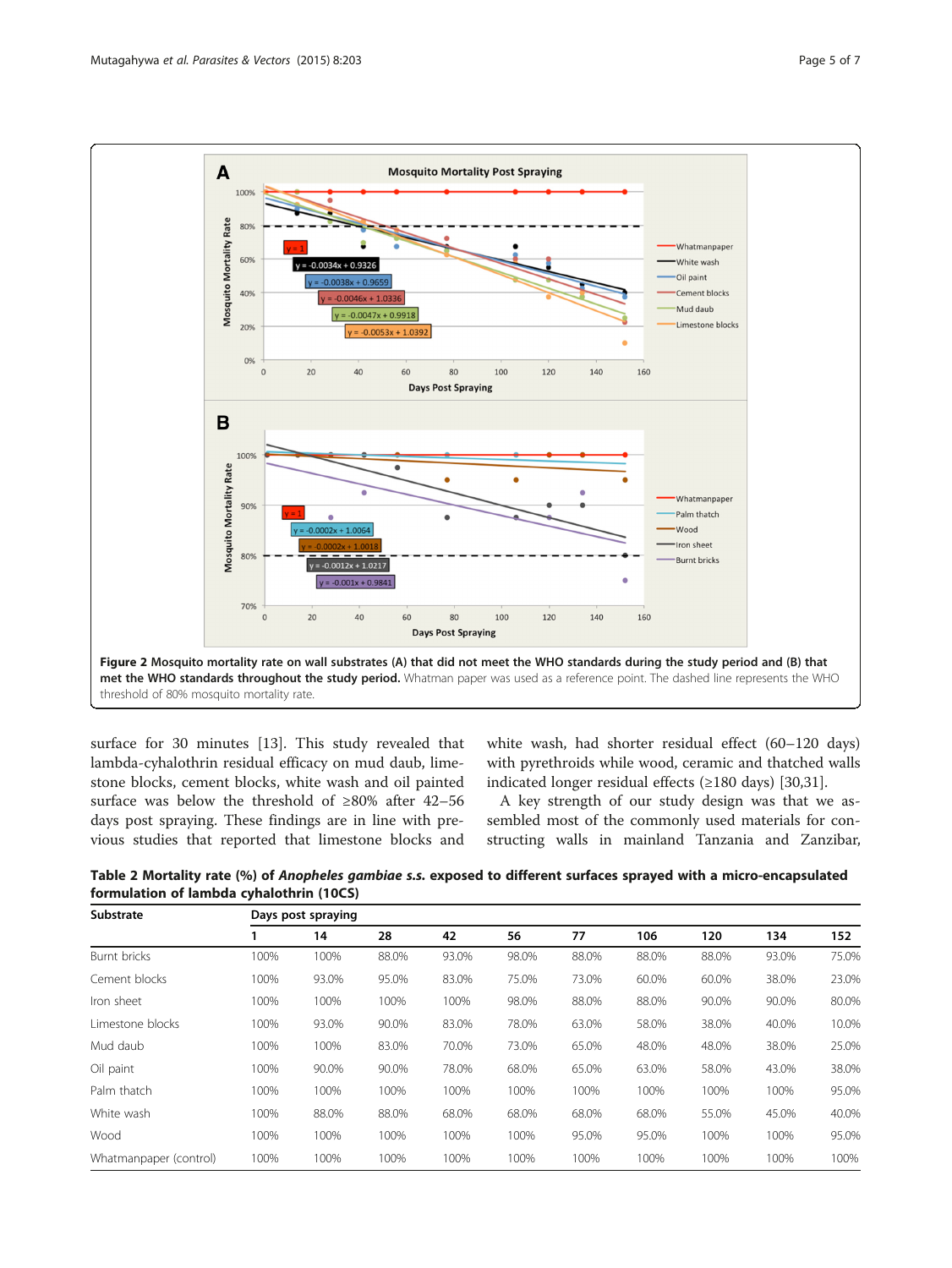| Substrate type                        | Mean pH        | No. of mosquitoes exposed<br>over 10 time points* | Mean mortality | Std. deviation |  |
|---------------------------------------|----------------|---------------------------------------------------|----------------|----------------|--|
| <b>Burnt Bricks</b>                   | 7.64           | 400                                               | 18             | ±1.631         |  |
| Cement Blocks                         | 10.3           | 400                                               | 14             | ±4.989         |  |
| Oil Paint                             | 10.28          | 400                                               | 14             | ±4.124         |  |
| Mud daub                              | 7.71           | 400                                               | 13             | ±3.829         |  |
| White wash                            | 11.5           | 400                                               | 14             | ±3.771         |  |
| Palm thatch                           | 5.95           | 400                                               | 19             | ±1.338         |  |
| Limestone Blocks                      | 10.21          | 400                                               | 13             | ±5.675         |  |
| Wood                                  | 7.3            | 400                                               | 20             | ±0.733         |  |
| Whatman <sup>®</sup> paper (standard) | $\overline{7}$ | 400                                               | 20             | ±0.0           |  |

<span id="page-5-0"></span>Table 3 Relationship between mean mosquito mortality rate and pH of the tested surfaces

\*2 replicates of 20 mosquitoes per time period.

including limestone blocks that were transported from Pemba to Mwanza. However, the study had a number of potential limitations. It was not possible to monitor residual efficacy beyond 152 days; therefore, the complete period of effective residual efficacy of lambda-cyhalothrin on different wall substrates could not be established. Our study design used 20 mosquitos per cone during the bioassay. This number is higher than that used in similar studies. It has been argued that too many mosquitoes per cone may increase mortality. However, we do not expect this to have influenced mortality since a similar number of mosquitoes were used for the controls and mortality was 0 for all controls.

Our findings provide important evidence for programmatic decision making. Lambda-cyhalothrin (wettable powder [WP] and micro encapsulated [CS]) has been widely used for IRS to control malaria vectors in mainland Tanzania and Zanzibar. For these IRS operations, the residual effect of the insecticide was largely considered to be 6–9 months as per the manufacturers recommendations [[4\]](#page-6-0). However, this perception and practice was not ideal, since findings of the study revealed a much shorter residual effect of 2–3 months on most surfaces that are common in mainland Tanzania and Zanzibar. These findings suggest that similar residual efficacy studies should be recommended to investigate if insecticides for IRS provide sufficient protection, especially when new insecticides or formulations are introduced.

In mainland Tanzania (Kagera, Mwanza and Mara regions), mud walls (81%) and cement brick walls (17%) constitute a large proportion of sprayable surfaces [\[5](#page-6-0)]. Based on our findings, implementation of two rounds of IRS with micro encapsulated formulation of lambdacyhalothrin (ICON 10CS) should be considered where mud daub, cement blocks, limestone blocks, white-wash and oil painted walls comprise a significant proportion, and where malaria transmission is bimodal. Furthermore, since pH has significant influence on the residual efficacy of lambda-cyhalothrin, assessment done prior to

IRS should measure pH of a sample of substrates of targeted house structures. These data can help to predict the impact of pH on IRS using lambda-cyhalothrin. Further research on the influence of common sprayable substrates on the effectiveness of IRS using other insecticides registered for use such as carbamates, organophosphates and organochlorines should be considered.

#### Conclusion

The study revealed a wide variation in residual efficacy of micro encapsulated formulation of lambda-cyhalothrin across the different types of wall surfaces studied. In areas where malaria transmission is bimodal and wall surfaces of short residual efficacy comprise >20% of sprayable structures, two rounds of IRS using lambda-cyhalothrin should be considered. Further studies are required to investigate the impact of sprayable surfaces on residual efficacy of other insecticides commonly used for IRS in Zanzibar and mainland Tanzania.

#### Abbreviations

ACT: Artemisinine combination therapy; LLIN: Long lasting insecticide nets; IRS: Indoor residual spraying; ITN: Insecticide treated mosquito nets; WP: Wettable powder; CS: Micro-encapsulated; ANOVA: Analysis of variance; MANOVA: Multiple analysis of variance; WHO: World Health Organization; WHOPES: World Health Organization pesticide evaluation scheme.

#### Competing interests

The authors declare that they have no competing interests.

#### Authors' contributions

JM, JNI, HBP, FM, MMR, JMK and JGR designed the study. JM, FEM, ECN, JGR and CDM undertook fieldwork. JM, ECN, OM, JMN undertook data analysis. JM, JMN, SMM, IN, RR and NGT drafted the manuscript which all authors reviewed and approved.

#### Acknowledgements

This study was made possible through support provided to the Tanzania Vector Control Scale-up Project [Cooperative Agreement 621-A-00-10-00015-00] by the President's Malaria Initiative (PMI) via the U.S. Agency for International Development (USAID) and an inter-agency agreement with the U.S. Centers for Disease Control and Prevention (CDC). The opinions expressed herein are those of the author(s) and do not necessarily reflect the views of USAID, CDC, or other employing organizations or sources of funding.